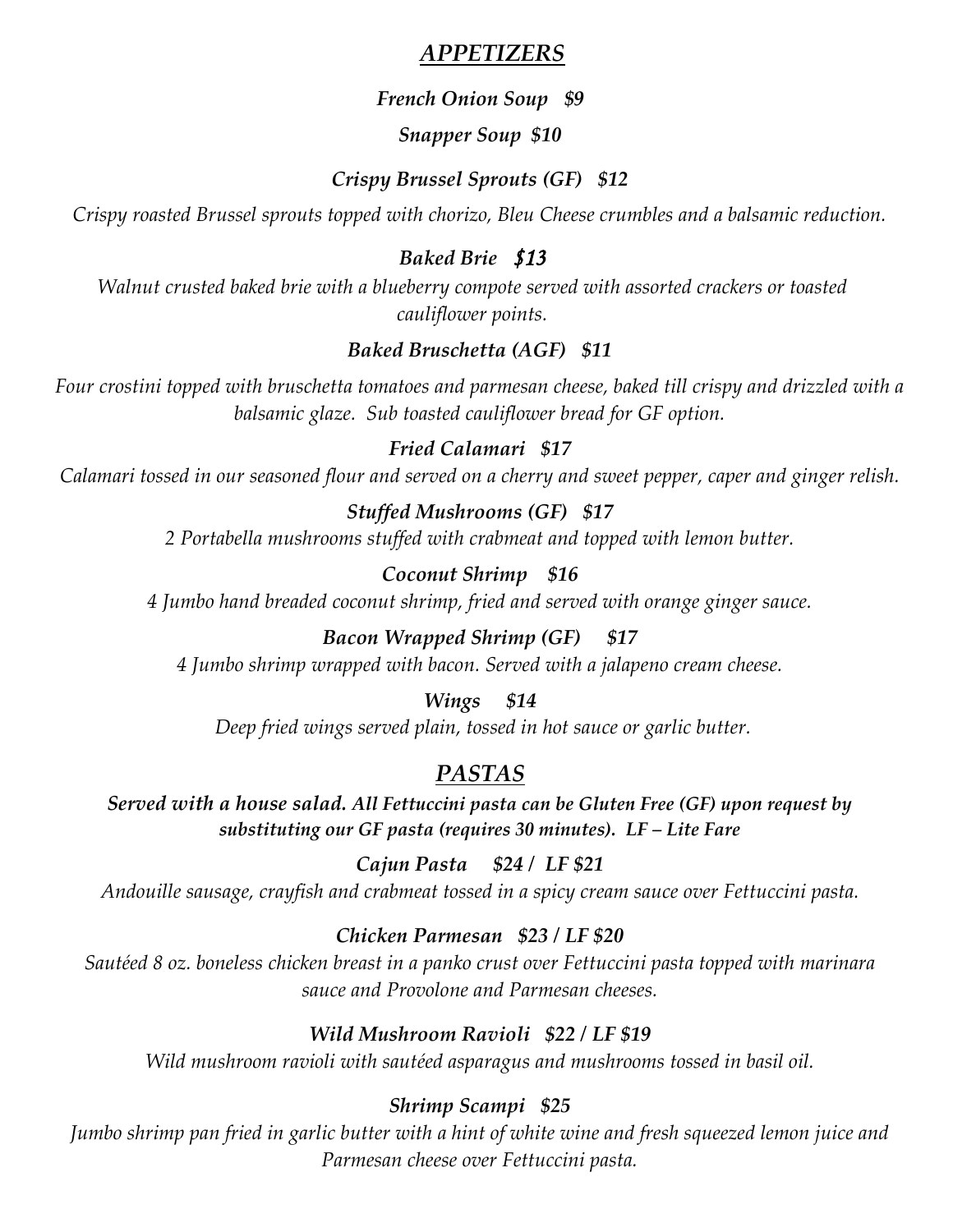### *DINNER ENTREES*

*Served with house salad, vegetable of the day and chef's choice starch of the day. Add a crab cake \$11. LF – Lite Fare*

#### *Filet Mignon (GF) \$42*

*8 oz. Prime filet mignon char grilled topped with a rich red wine demi-glace sauce.*

#### *NY Strip Steak (AGF) \$38*

*12 oz. NY Strip Steak and topped with Gorgonzola bacon cream sauce and a balsamic drizzle.* 

#### *Grilled Ribeye (GF) \$38*

*12 oz. Prime Ribeye grilled topped with a garlic herb butter.* 

#### *Emily's Crab Cakes \$38 LF \$27*

*Two of our oven roasted jumbo lump crab cakes and served with your choice of tartar or cocktail sauce.*

# *Salmon (AGF) \$25*

*Salmon, topped with a Parmesan crust, oven roasted and served on a lemon caper butter sauce* 

#### *Ahi Tuna \$27*

*Lemon pepper dusted Ahi Tuna pan seared with a caper Chardonnay cream sauce.*

#### *Scallops & Risotto (GF) \$36*

*Pan seared scallops and served over cheese, mushroom & asparagus risotto topped with asparagus spears.*

#### *Chicken Cordon Bleu \$26*

*8 oz. chicken breast stuffed with ham and Swiss cheese, hand breaded and baked, finished with a Dijon cream sauce.*

#### *Duck Breast (GF) \$34*

*Maple Leaf duck breast, pan seared and baked to your choice of temperature then finished with an orange glaze and served with blueberry and fig sauce.*

#### *Duroc Pork Chop (AGF) \$26*

*Char grilled double cut Duroc pork chop served on a bed of dried fig caramelized onion chutney with a Marsala demi-glace sauce and topped with frizzled onions or GF topped with caramelized onions.*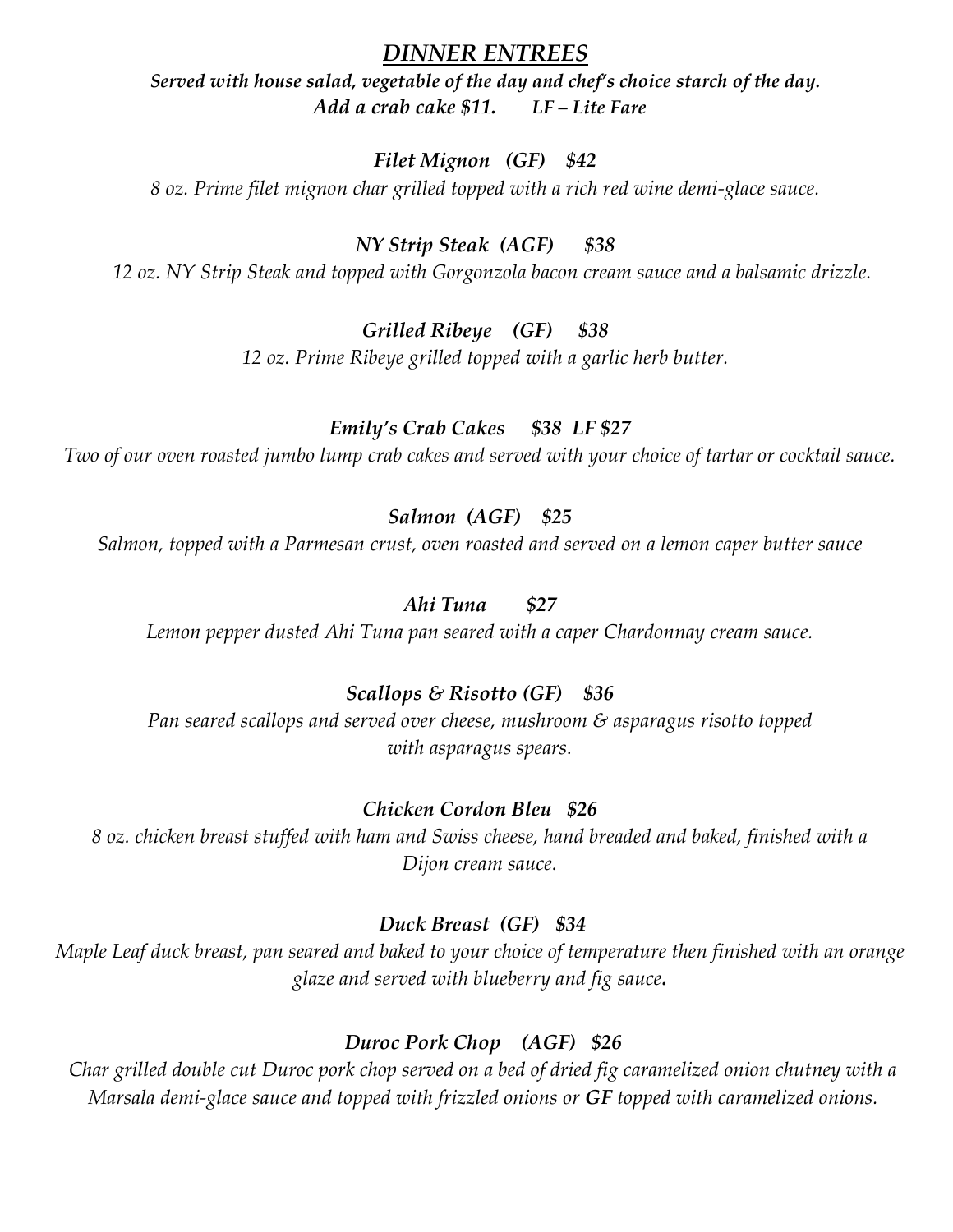# *LARGE SALADS*

#### *Emily's Caesar Salad (GF) \$16*

*Romaine lettuce tossed with our own Caesar dressing, topped with 8 oz. chicken breast and Parmesan cheese and seasoned croutons Sub crab cake, 8 oz. Salmon, or 6 Shrimp add \$9*

#### *Mohntondorf Salad (GF) \$17*

*Grilled 8 oz. chicken breast, dried cranberries, sliced apple, red onion and candied walnuts over mixed greens with your dressing choice; House with Bleu Cheese Crumbles, Ranch, Italian, Thousand Island, Balsamic vinaigrette, Raspberry vinaigrette, Champagne vinaigrette, Honey mustard, Bleu cheese, oil and vinegar. Sub crab cake, 8 oz. Salmon, or 6 Shrimp add \$9*

#### *BURGER MENU*

*8 oz. char grilled gourmet blend burger cooked to your liking served on a Kaiser roll with lettuce and tomato with your choice of steak fries, Cajun fries, parmesan garlic herbed butter fries or onion rings. Sub 8 oz. chicken breast or BEYOND Burger at no charge.*

# *Emily Burger \$15*

*Topped with bacon, Boursin cheese, caramelized onions and balsamic mayonnaise.*

# *Wild West Burger \$15*

*Topped with a Jack Daniels glaze, Cheddar cheese, bacon and tobacco onions.*

# *Build Your Own Burger \$13*

*You may add your choice of caramelized onions, sautéed mushrooms, onion, bacon, jalapenos, Swiss, Provolone, cheddar, American, Pepper Jack, smoked Gouda or Bleu cheese crumbles. (\$.50 each).*

## *BURGERS AVAILABLE EVERYDAY IN THE BAR AND TAKE OUT.*

# *BURGERS AVAILABLE TUESDAY THRU THURSDAY IN OUR DINING ROOMS AND DECK.*

# *BURGERS ORDERED BETWEEN THE HOURS OF 4:30 PM AND 5:30PM AVAILABLE FRIDAY AND SATURDAY IN ANY OF OUR DINING ROOMS AND DECK.*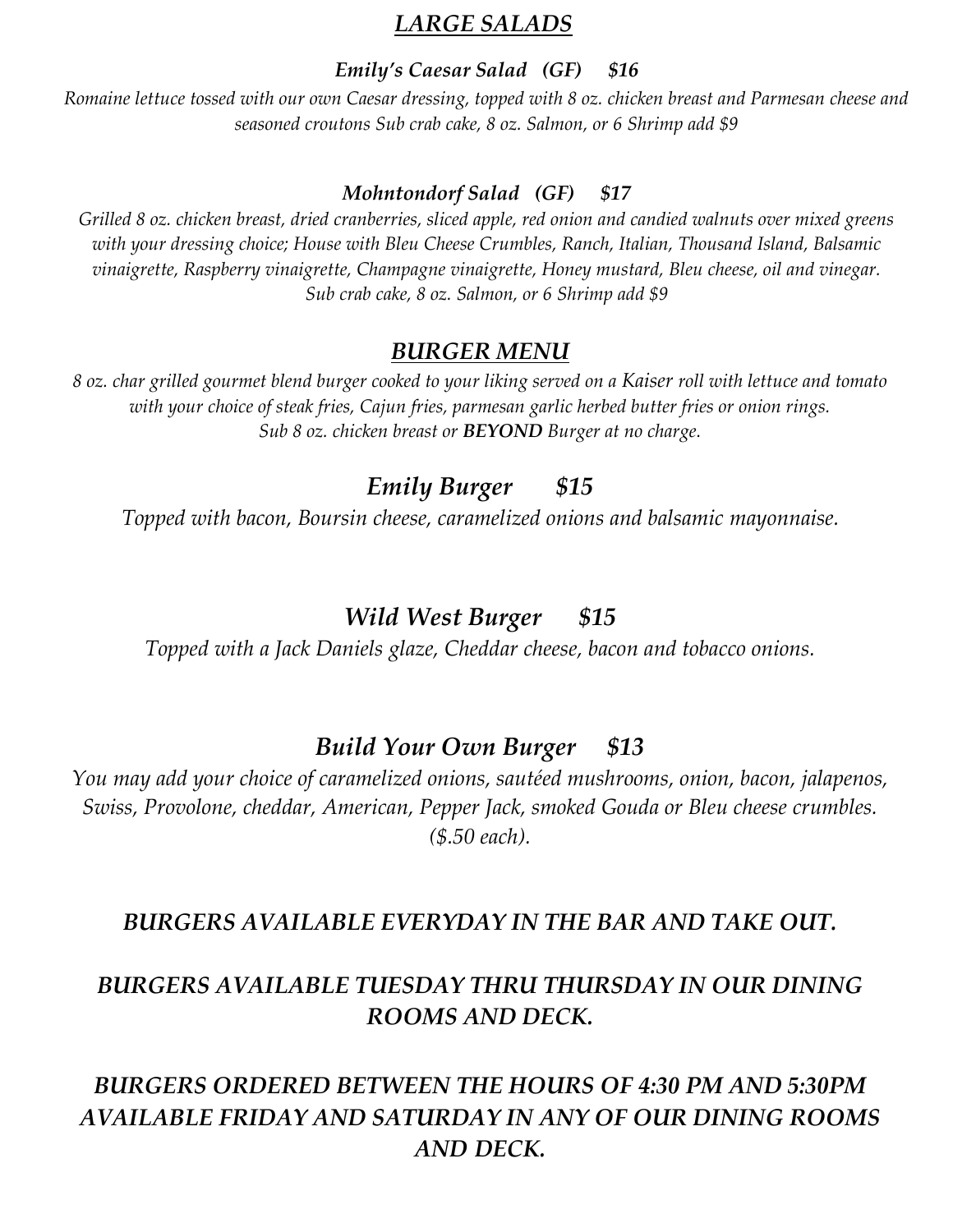# *KIDS MENU – Ages 2-8*

*Kids Burger with Cheese & Fries, \$6* 

*Grilled Cheese & Fries, \$6* 

*Mac & Cheese, \$6*

*Pasta (butter or marinara), \$6*

*Spaghetti and Meatballs, \$6* 

*Chicken Finger & Fries, \$6*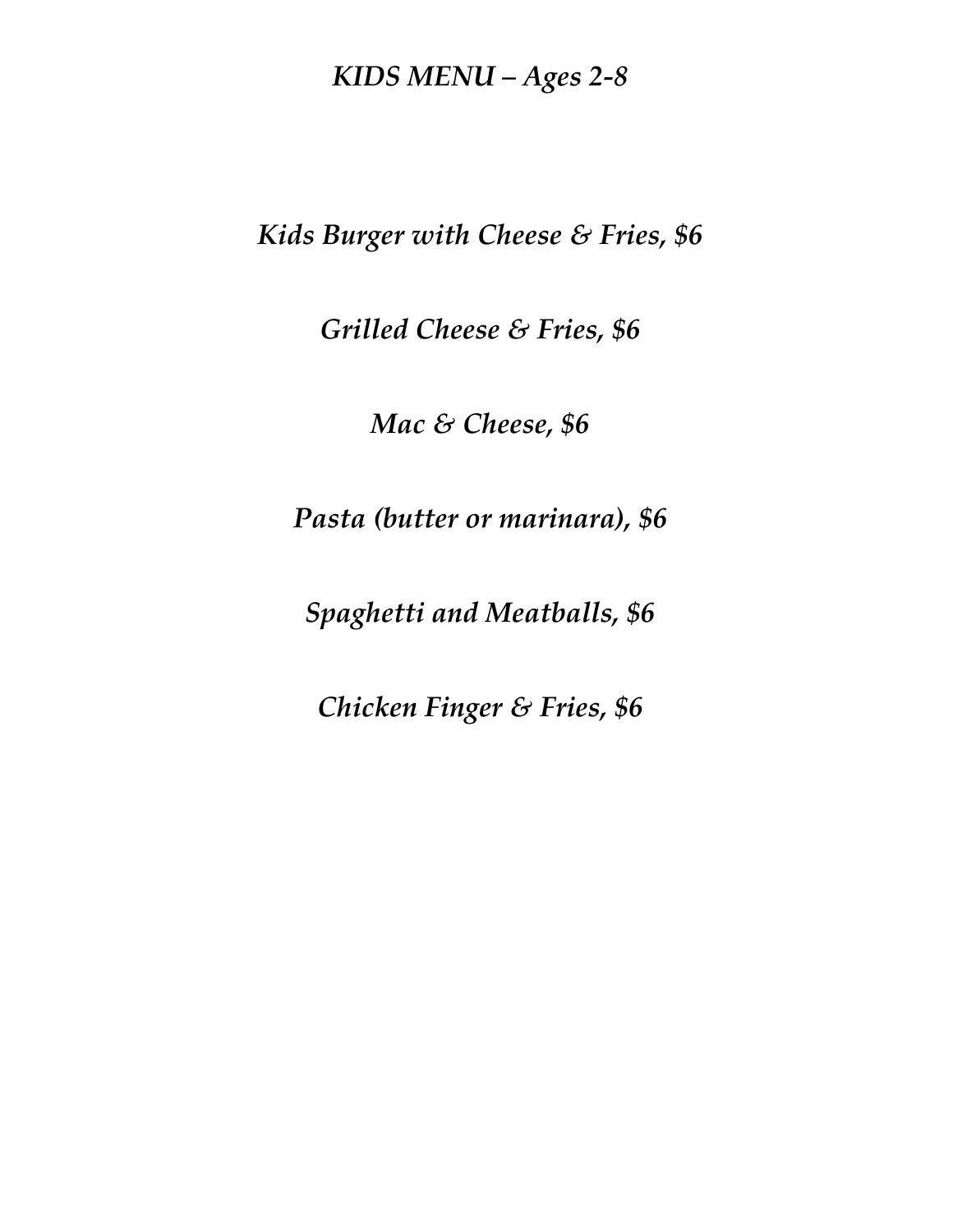# *DESSERT SELECTIONS*

#### *Crème Brulee, \$8*

*House-made, rich custard, with caramelized sugar.*

# *Raspberry Cheesecake, \$6*

*Black raspberry puree cheesecake with a chocolate crumb crust.*

## *Chocolate Chip Cheesecake, \$6*

*Creamy cheesecake laced with chocolate shavings topped with a sprinkle of miniature chocolate chips.*

# *Triple Chocolate Cake, \$6*

*Dark chocolate cake with creamy chocolate frosting topped with chocolate rosettes and chocolate curls.*

## *Carrot Cake, \$6*

*Double layer cake with grated carrots, real pineapple, and chopped walnuts, spiced with a hint of cinnamon and nutmeg and topped with cream cheese icing.*

# *Apple Pie, \$6*

*Mounds of apples topped with crumbles of streusel.*

#### *Pecan Pie \$6*